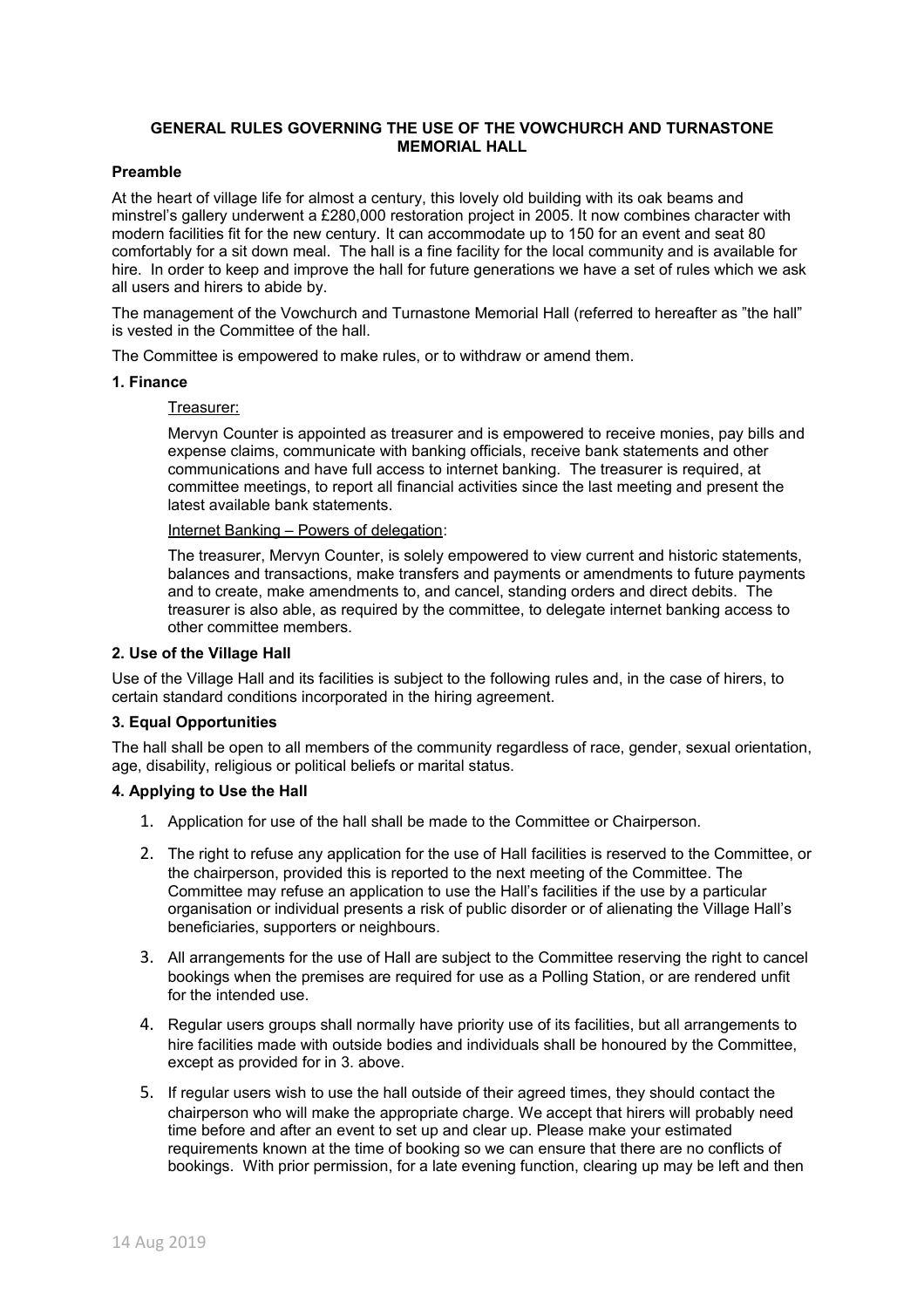completed the following day be 1200 at the latest unless otherwise arranged. Any additional time beyond 1200 will be charged accordingly.

6. Regular users are required to give the chairperson at least 2 weeks' notice in writing (ideally 4 weeks' notice), if they propose to end a regular hiring agreement of the Hall. Occasional breaks in the hiring agreement will be permitted, if 2 weeks' notice is given to the chairperson. This will enable the hall to be let to other users. Failure to provide notice in writing will mean that the user is charged for the hire of the room/ building

## **4. Hours of Opening**

Facilities at the Village Hall are normally available for use between the hours of 8am and midnight on Mondays to Saturdays, and 8am and 10.30pm on Sundays. In exceptional cases, these hours may be extended on application to the Committee/ Chairperson.

#### **5. Maximum Capacity**

The Hall has a maximum capacity of 150 people or 80 seated (these figures include helpers and performers), and on no account shall these figures be exceeded. However, parking is limited in the environs of the hall and when an event expects near capacity attendance alternative transport/parking arrangements will be required.

# **6. Safety Requirements**

Nothing shall be done which will endanger the users of the building, and the policies of insurance relating to it and to its contents. In particular:

- 1. Obstructions must not be placed in gangways or exits, nor in front of emergency exists, which must be immediately available for free public egress;
- 2. Fire-fighting apparatus shall be kept in its proper place and only used for its intended purpose;
- 3. The Fire Brigade shall be called to any outbreak of fire, however slight, and details of the occurrence shall be given to the chairperson or any committee member.
- 4. Performance involving danger to the public shall not be given;
- 5. Highly flammable substances shall not be brought into, or used in any part of the premises. No internal decorations of a combustible nature (eg: Polystyrene, cotton, etc) shall be undertaken or erected without the consent of the Committee;
- 6. No unauthorised heating appliance shall be used on the premises;
- 7. The First Aid box is readily available to all users of the premises. It is located in the kitchen. The Chairperson shall be informed of any accident or injury occurring on the premises. A defibrillator unit is fixed to the outside of the hall adjacent to the main door.
- 8. All electrical equipment brought into the building shall comply with the *Electricity at Work Regulations, 1989*. The Committee disclaims all responsibility for all claims and costs arising out of any such equipment that does not so comply.

# **7. Supervision**

The hirer or person in charge of the activity shall not be under 18 years of age and shall be on the premises for the entire period of hire, or duration of the activity. The person in charge shall not be engaged in any duties which prevent him / her from exercising general supervision.

When the premises or any part of them are used for the purpose of public entertainment, there shall be a minimum of two persons, neither of whom shall be less than 18 years of age, on supervision duty. Should the hall be hired for children's/ young person's function (under 18yrs), there must be one responsible adult for every 10 young persons attending the function.

All persons in charge or on duty shall have been informed of the procedure for evacuation of the premises and shall be familiar with the fire-fighting equipment available.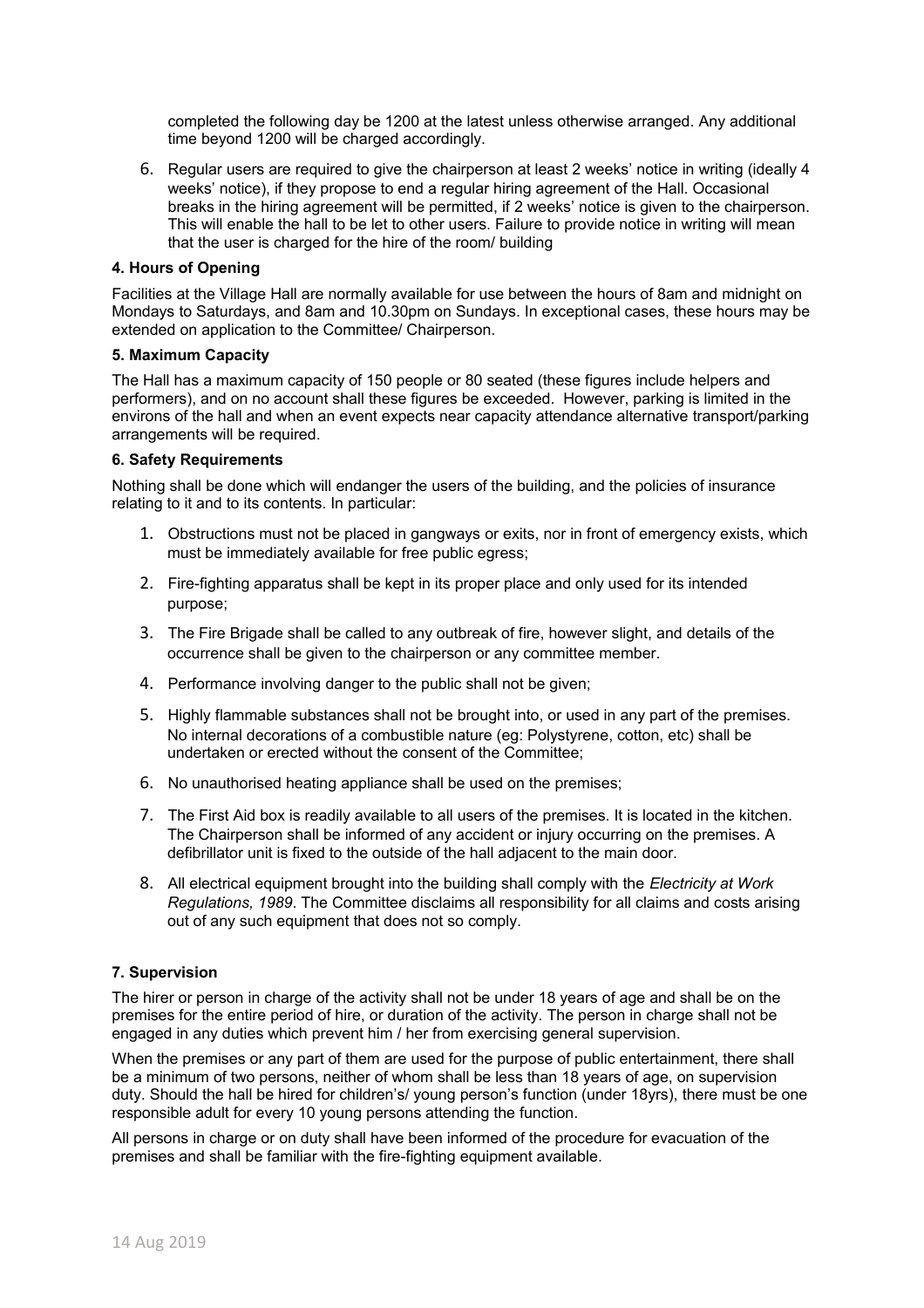Any damage that is noticed should be reported immediately to a committee member, as with any accidental damage that occurs during the use of the hall.

## **8. Intoxicating Substances**

No illegal substances (i.e. drugs, vapours etc.), are permitted to be bought, sold or consumed on any part of the Hall premises. The consent of the Committee must be obtained prior to the sale of alcoholic liquor.

Those responsible for the hiring of the Hall shall be responsible for the behaviour of all those attending the event, ensuring that under age drinking and the consumption of illegal substances does not take place.

The hall operates a strictly no smoking policy in line with current legal obligations

# **9. Betting, Gaming and Lotteries**

Nothing shall be done on, or in relation to the hall's premises, in contravention of the law relating to betting, gaming and lotteries, and the person, or organisations responsible for functions held on the hall premises, shall ensure that the requirements of the relevant legislation are strictly observed.

# **10. Stage Plays**

The Chairperson must be given at least four weeks' notice of a stage play production, and any appropriate licence must be obtained by the hirer from the local council and displayed during the plays' duration.

#### **11. Recorded Music Licence**

It is the responsibility of any independent user group which uses recorded music in its activities to check if it requires a public performance licence and, if so, to obtain one.

#### **12. Storage**

The permission of the Committee must be obtained before goods or equipment are left or stored at the Hall, except that the chairperson is authorised to grant permission for the overnight storage of goods and equipment brought to the Hall for a particular function or event.

#### **13. Loss of Property**

The Committee cannot accept responsibility for damage to, or the loss, or theft of, Hall users' property and effects. Any equipment stored at the hall must be insured if required by the hirer themselves. However, any property stored at the hall must be duly respected by all users.

#### **14. Vehicles**

Parking is very limited near the hall, for larger events, alternative transport arrangements and car sharing is strongly encouraged. Cars may be parked on the public road on the side closest to the hall but not so as to obstruct or hinder the flow of traffic. Vehicles should not be parked on the side of the road opposite the hall and cones are available which should be placed on the opposite side of the road at suitable intervals to dissuade vehicles from parking on that side. These cones should be recovered and replaced to the side of the hall after any event.

Guidance as to where to best place the cones will be available on a laminated sheet in the foyer area.

A more substantial parking area is available, by kind permission of Mr David Parker, on an area of the old railway line (this is shown in Annex A to these rules). Cross over the river bridge, and first left after the bend. Any vehicles using this area must do so as to avoid causing any obstruction or damage.

Cars or other vehicles shall not be parked or operated so as to cause:

- 1. An obstruction at the entrance to, or exits from, the Hall.
- 2. An obstruction on the public roadway.
- 3. Any obstruction to the driveways or access points of any properties in the village.
- 4. Any damage whatsoever to any hall, public or private property.
- 5. Undue noise on arrival and departure.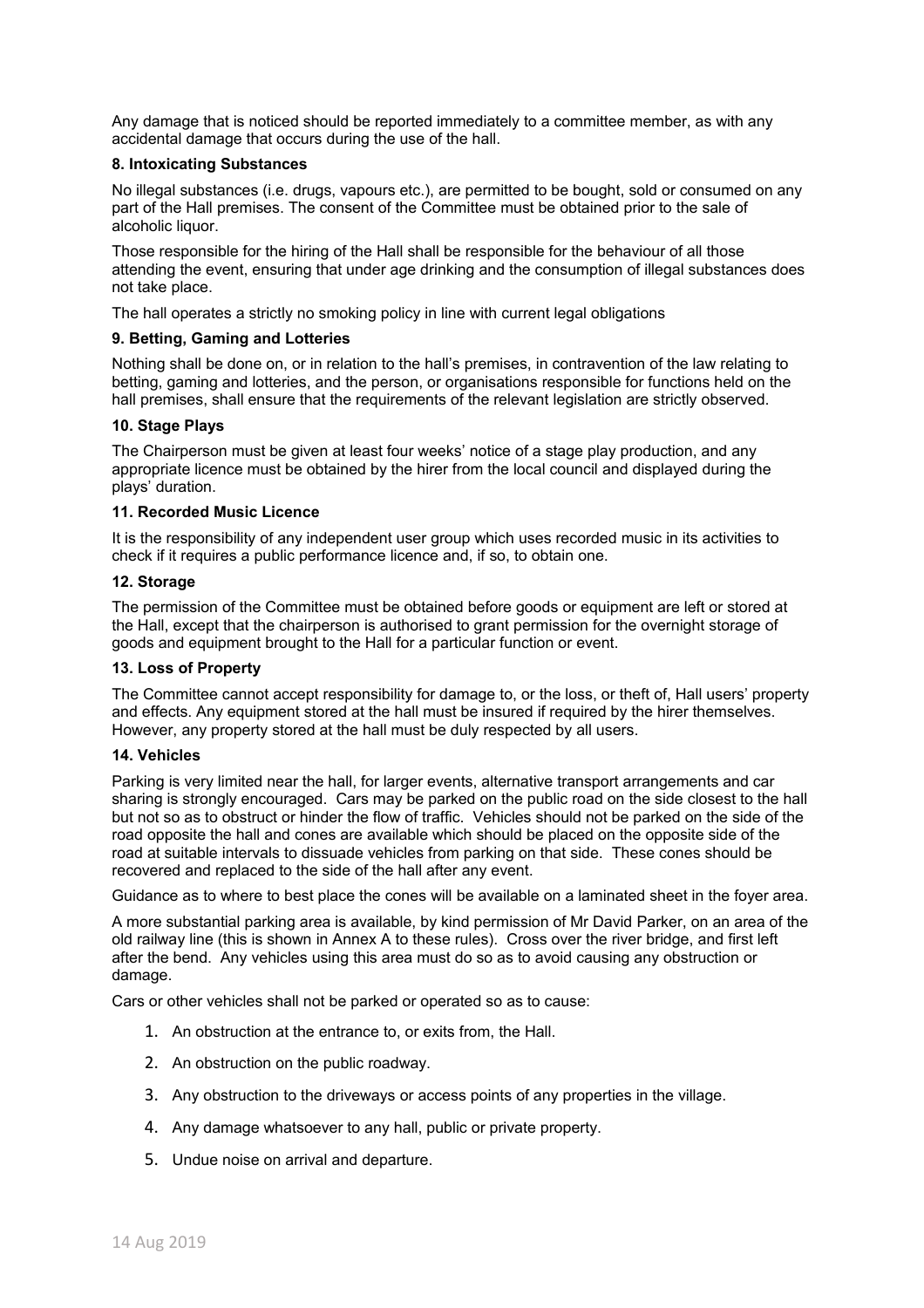Neither the Committee, nor Mr Parker, will be responsible for damage or loss suffered to any vehicle operated or parked near the hall or in the additional parking area.

# **15. Nuisance**

- 1. Litter and refuse shall not be left in or about the Hall premises, except in the bins/ storage area provided.
- 2. Except in the case of trained guide-dogs for the blind, dogs shall only be permitted on the Hall premises in connection with organised activities such as dog training or dog shows. Any animal fouling must be cleaned and disinfected immediately.
- 3. Hirers and organisers of events in the Hall are responsible for ensuring that the noise level of their functions is not such as to interfere with other activities within the building, nor to cause inconvenience for the occupiers of nearby houses and properties.
- 4. Hirers and organisers of events are responsible for the conduct of those attending the activity or function. This is to ensure that the activity or function is enjoyed by all attending, and to prevent disturbance and nuisance within the village.
- 5. The use of fireworks is forbidden.

# **16. Cleaning and Security**

All users of the Hall premises and facilities are subject to them accepting responsibility for returning furniture and equipment to their original position, and for securing doors and windows of the premises, as directed by the chairperson. All users shall also leave the premises and surrounds in a clean and tidy state.